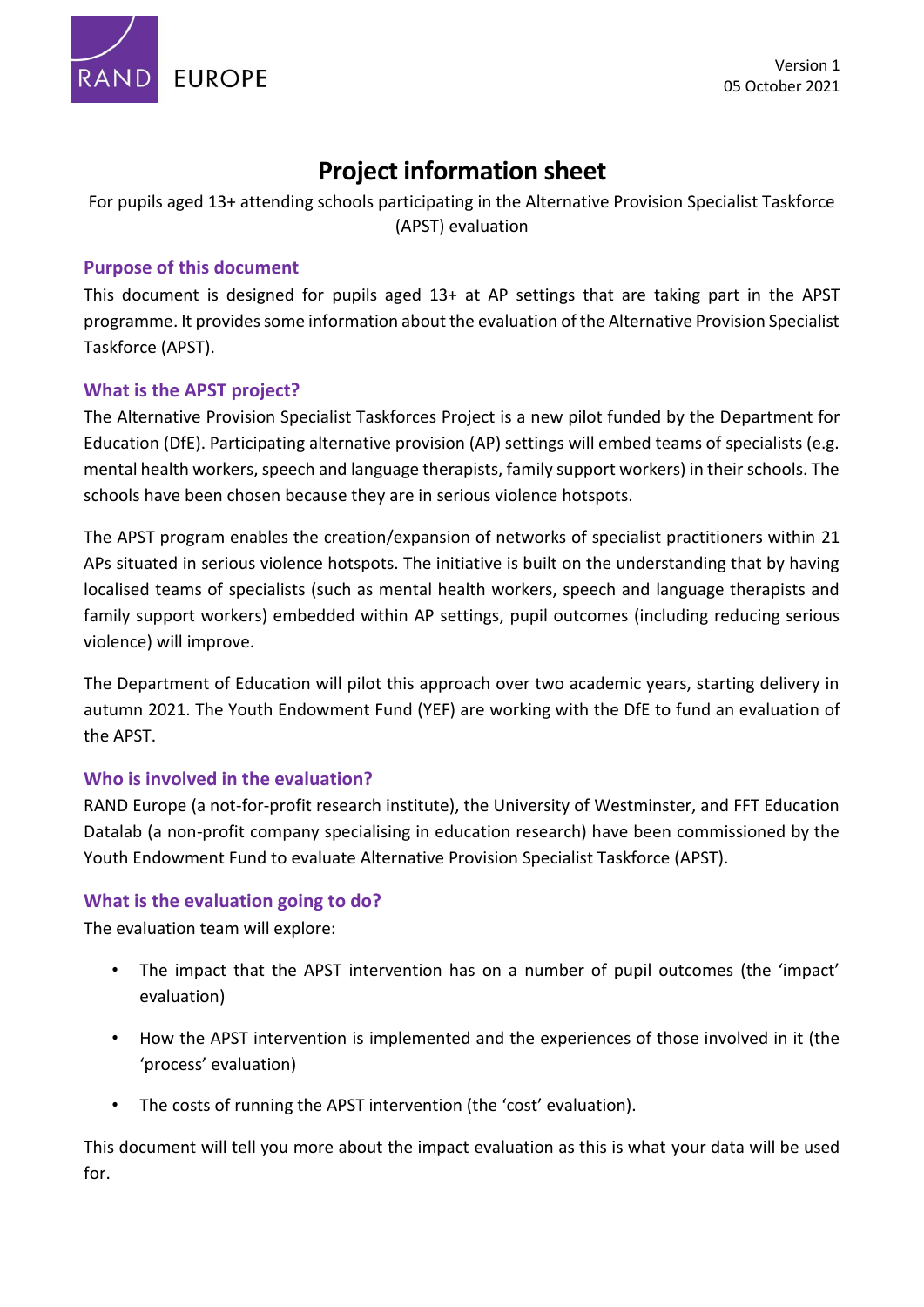RAND **EUROPE** 

#### **How will I be involved?**

The aim of the APST is to improve educational and lifetime outcomes for pupils in AP settings and to reduce serious violence. The evaluation team will look at whether and how the APST achieves this goal. We will do this by looking at the outcomes of pupils in APST settings compared to those in similar AP settings who are not part of the APST programme.

We will look at various outcomes of pupils: including attendance, post-16 destinations, educational attainment, socio-emotional wellbeing and the reduction of serious violence. We will analyse the data to compare the outcomes for those in the AP settings using APST and those in AP settings **not**  using APST to see if there is a difference.

We will find out about these outcomes through gathering some of your data from the AP setting and using data held by the government. You can find out more about how we will collect, use and safely store your data from the accompanying privacy notice.

#### **Do I need to take part?**

No. It is voluntary to take part in the SDQ and the SRDS data collection. If you prefer not to take part, please complete the attached withdrawal form. If you has not yet completed the tests, this means that they will not do so. If you have already completed the tests, this will mean that the RAND Europe team deletes their data and does not use it in the evaluation.

Before the SDQ and SRDS data is collected, the teacher will explain the project to you and that this is voluntary. If you do not want to take part when asked by the teacher to complete the SDQ and SRDS data collection, then they do not have to. The teacher will explain this to you as well.

## **What's the YEF archive?**

The Youth Endowment Fund (YEF) is a fund established by the children's charity Impetus that holds an endowment from the Home Office. The YEF is funding this evaluation.

The YEF aim to prevent children and young people becoming involved in violence, by finding out 'what works' and putting this knowledge into practice. The Youth Endowment Fund (YEF) is a fund established by the children's charity Impetus that holds an endowment from the Home Office. The YEF is funding this evaluation. The YEF aim to prevent children and young people becoming involved in violence, by finding out 'what works' and putting this knowledge into practice.

As part of their work, the YEF hold a data archive. At the end of the project, they will become 'controllers' of the data collected throughout the project. It will be securely transferred into their archive. You can find more information about the YEF archive on the YEF's website: [https://res.cloudinary.com/yef/images/v1625734531/cdn/YEF-Data-Guidance-Participants/YEF-](https://protect2.fireeye.com/v1/url?k=a4d9ac11-fb4294c3-a4d98246-866132fe445e-c1619437db9ae37f&q=1&e=d539bd66-a80b-40cd-ad67-68d08172bb78&u=https%3A%2F%2Fres.cloudinary.com%2Fyef%2Fimages%2Fv1625734531%2Fcdn%2FYEF-Data-Guidance-Participants%2FYEF-Data-Guidance-Participants.pdf)[Data-Guidance-Participants.pdf](https://protect2.fireeye.com/v1/url?k=a4d9ac11-fb4294c3-a4d98246-866132fe445e-c1619437db9ae37f&q=1&e=d539bd66-a80b-40cd-ad67-68d08172bb78&u=https%3A%2F%2Fres.cloudinary.com%2Fyef%2Fimages%2Fv1625734531%2Fcdn%2FYEF-Data-Guidance-Participants%2FYEF-Data-Guidance-Participants.pdf)

Before the data goes into the YEF archive, the Department for Education will take out names and other personal details like addresses. This means that no one who looks at the information in the YEF